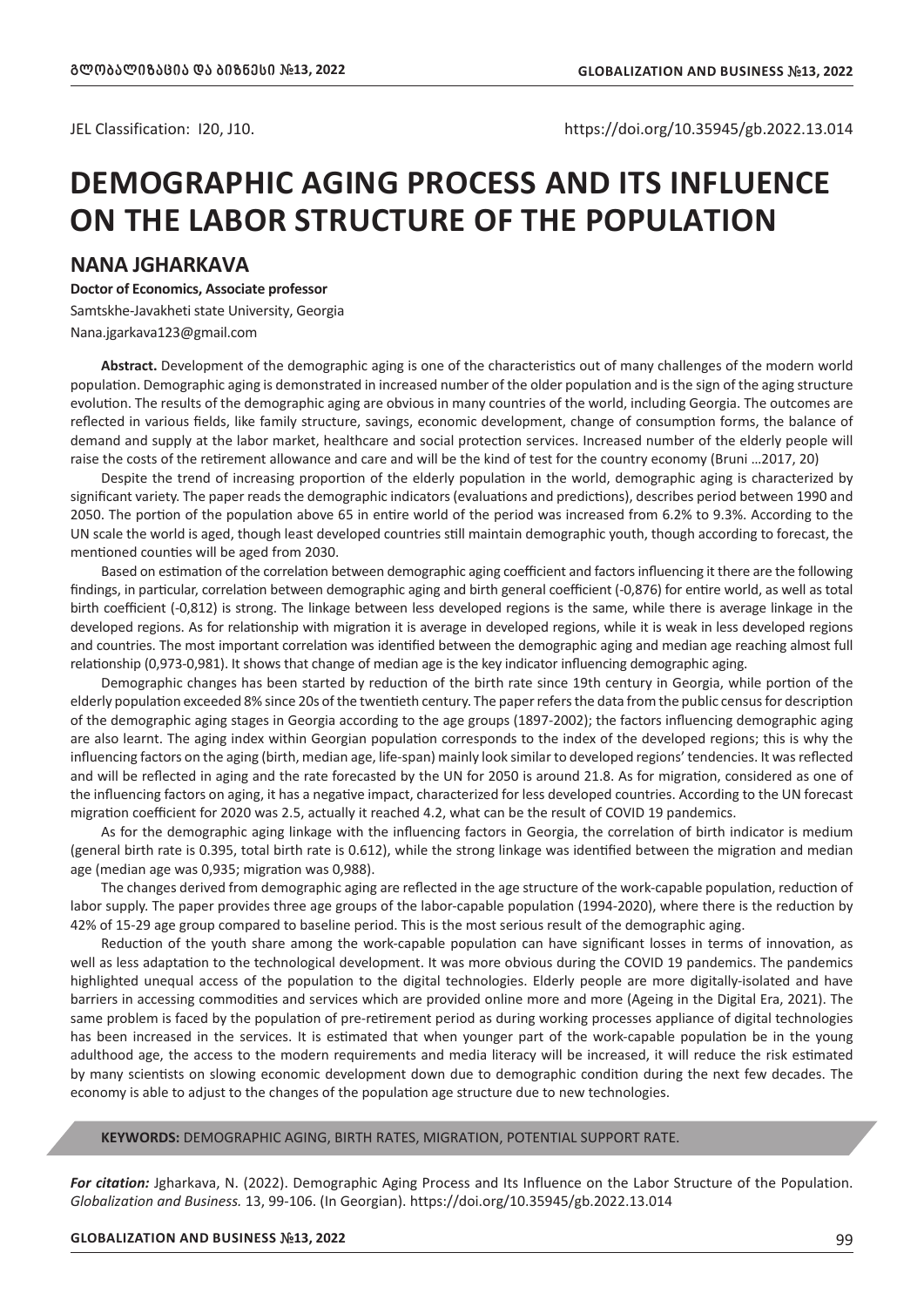JEL Classification: I20, J10. https://doi.org/10.35945/gb.2022.13.014

# **დემოგრაფიული დაბერების პროცესი და მისი გავლენა მოსახლეობის შრომით სტრუქტურაზე**

**ნანა ჯღარკავა**

**ეკონომიკის დოქტორი, ასოცირებული პროფესორი** სამცხე-ჯავახეთის სახელმწიფო უნივერსიტეტი, საქართველო Nana.jgarkava123@gmail.com

**საკვანძო სიტყვები:** დემოგრაფიული დაბერება, შობადობის მაჩვენებლები, მიგრაცია, პოტენციური მხარდაჭერის კოეფიციენტი.

**ციტირებისთვის:** ჯღარკავა, ნ. (2022). დემოგრაფიული დაბერების პროცესი და მისი გავლენა მოსახლეობის შრომით სტრუქტურაზე. *გლობალიზაცია და ბიზნესი.* 13, 99-106. https://doi.org/10.35945/gb.2021.12.014

### **შესავალი**

მრავალი გამოწვევიდან, რომელიც თანამედროვე მსოფლიოს მოსახლეობისათვის არის დამახასიათებელი, ერთერთი მნიშვნელოვანია დემოგრაფიული დაბერების პროცესის განვითარება. მოსახლეობის დემოგრაფიული დაბერება ხანდაზმული მოსახლეობის რიცხვის ზრდაში ვლინდება და არის ასაკობრივი სტრუქტურის ევოლუციის განმსაზღვრელი ნიშანი.

დემოგრაფიული დაბერების საკითხებს მიეძღვნა მრავალი ნაშრომი. უ. ტომპსონი იყო ერთ-ერთი, რომელმაც გამოავლინა ზოგადი კანონზომიერებები ქვეყნების დემოგრაფიულ განვითარებაში სხვადასხვა ფაქტორების გათვალისწინებით, მათ შორის სოციალურ-ეკონომიკური განვითარების დონის მიხედვით. მან გაამახვილა ყურადღება დემოგრაფიული დაბერების შედეგად მოსახლეობის სტრუქტურის შესაძლო ცვლილებებზე (Thompson, 1929). მოსახლეობის დაბერების საკითხის პოპულარიზაციაში მნიშვნელოვანი როლი ეკუთვნით ე. როსეტს (Rosset, 1968) და ა. სოვს (Sauvy, 1977). მათ მეცნიერულ კვლევებში დემოგრაფიული დაბერების კონცეპტუალური დასაბუთება მოცემულია დემოგრაფიული გადასვლის თეორიის ფარგლებში. მოსახლეობის სტრუქტურაში ხანდაზმული მოსახლეობის ზრდის ტენდენციამ მსოფლიოს განვითარებულ ქვეყნებში განსაკუთრებულ დონეს მიაღწია, რის საფუძველზეც დემოგრაფიულმა დაბერებამ სხვადასხვა ავტორის ნაშრომებში მიიღო სახელწოდებები "მშვიდი რევოლუცია" (Denisenko, 2005) "ვერცხლის ცუნამი<sup>"</sup> (Lebedeva, 2016), "ვერცხლის ცუნამი თუ ოქროს შესაძლებლობა" (Lall, 2019). დემოგრაფიული დაბერების საკითხებს იხილავენ თავიანთ ნაშრომებში ქართველი დემოგრაფები ა. სულაბერიძე (Sulaberidze, 2016), გ. წულაძე (Tsuladze, 2013), მ. შელია (Shelia, 2013).

დემოგრაფიული დაბერების შედეგები საკმაოდ ნათლად ჩანს მსოფლიოს მრავალ ქვეყანაში, მათ შორის საქართვე*-* ლოში. მისი შედეგები აისახება სხვადასხვა სფეროებზე, ოჯახის სტრუქტურაზე, დანაზოგებზე, ეკონომიკურ ზრდაზე, მოხმარების ფორმების ცვლილებაზე, შრომის ბირჟაზე მოთხოვნასა და მიწოდებას შორის ბალანსზე, ჯანდაცვისა და სოციალური დაცვის სერვისებზე. ხანდაზმულთა რიცხვის ზრდა გაზრდის პენსიებისა და ხანდაზმულთა ზრუნვის ხარჯებს და მოგვევლინება როგორც ქვეყნის ეკონომიკის ერთგვარი გამოცდა (Bruni, 2017, 20).

ნაშრომის თეორიული საფუძველია ქართველი და უცხოელი მეცნიერების ნაშრომები. მეთოდოლოგიური საფუძველია ზოგადი და კერძო მეთოდები - ანალიზის, სინთეზის, შედარების და სხვ. კვლევა ეფუძნება გაერთიანებული ერების ორგანიზაციის (ეკონომიკურ და სოციალურ საკითხთა დეპარტამენტი), საქართველოს სტატისტიკის ეროვნული სამსახურის მასალებს. განსაზღვრულია კორელაციური კავშირი დემოგრაფიულ დაბერებასა და მასზე მოქმედ ფაქტორებს შორის როგორც მსოფლიოს, ასევე საქართველოსთვის. გაანგარიშებულია საქართველოს მოსახლეობის პოტენციური მხარდაჭერის კოეფიციენტი და შედარებულია მსოფლიოს განვითარებული და ნაკლებად განვითარებული რეგიონების შესაბამის მაჩვენებლებთან. გამოვლენილია დემოგრაფიული დაბერების შედეგები შრომისუნარიანი ახალგაზრდა მოსახლეობის მკვეთრი შემცირების ტენდენციით.

#### **ძირითადი ტექსტი**

დემოგრაფიული დაბერების პროცესი დემოგრაფიული გადასვლის თეორიისა და დემოგრაფიული განვითარების ინსტიტუციონალური თეორიების კვეთაზე ვლინდება. ერთის მხრივ არ უნდა უარვყოთ, რომ არსებობს დემოგრაფიული გადასვლის ფაზები ყველა ქვეყნისათვის, მეორე მხრივ, შეუძლებელია არ გავითვალისწინოთ დემოგრაფიული სტრუქტურის შეცვლის

## **გლობალიზაცია და ბიზნესი** *#***13, 2022** 100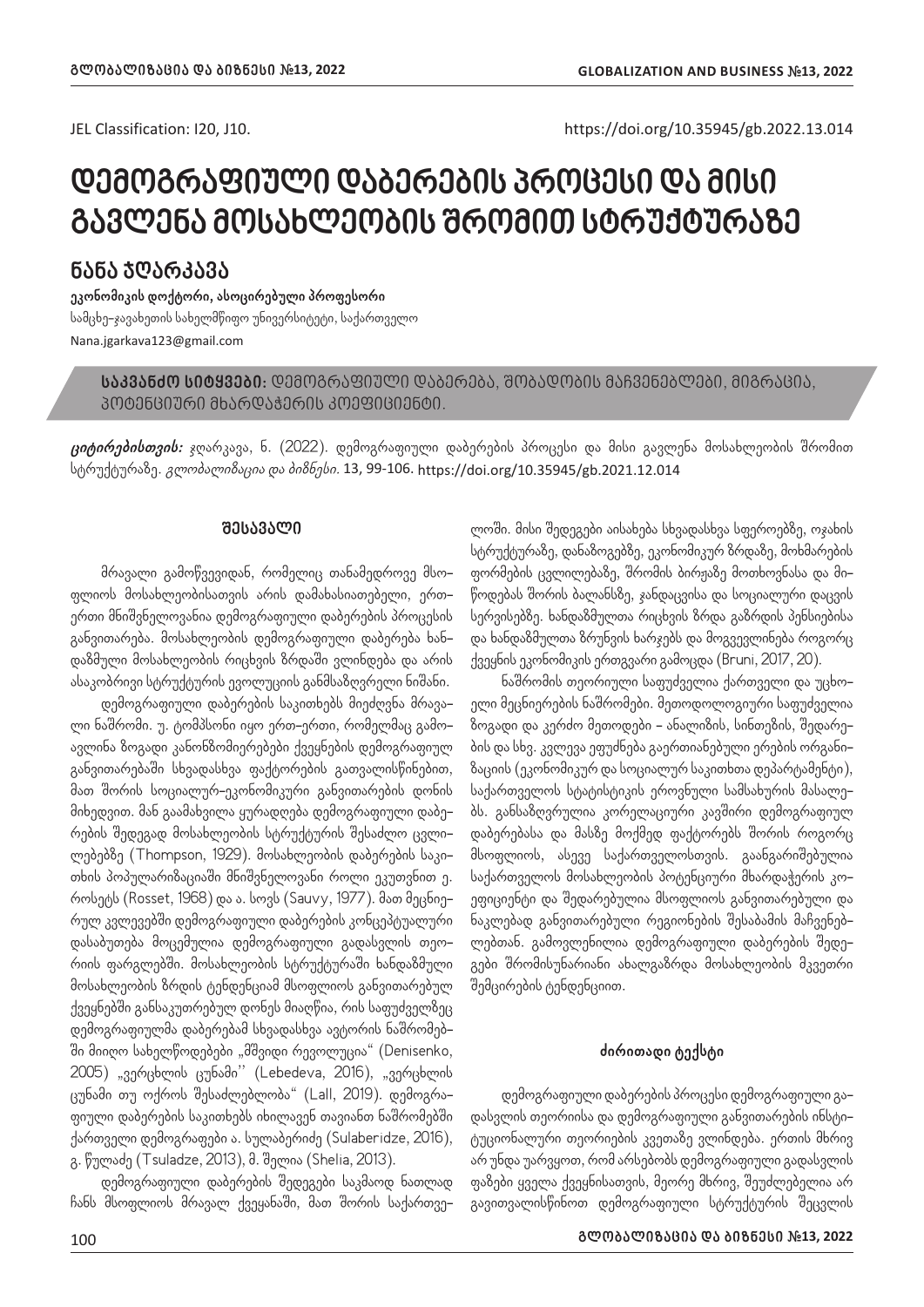პროცესის თავისებურებები; ასევე გარეგანი ზემოქმედება, როგორიცაა ქვეყნის ეკონომიკური და პოლიტიკური ვითარება, ომები, კატასტროფები (Dobrokhleb, 2017, 99).

დემოგრაფიული დაბერების შესაფასებლად გამოიყენება სიბერის სხვადასხვა სკალები. გაეროს სკალით ბებერ მოსახლეობად ითვლება 65 წლის და უფროსი ასაკის კონტიგენტი. თუ ეს კოეფიციენტი მთელ მოსახლეობაში 4%-ზე ნაკლებია, ეს მოსახლეობა ახალგაზრდაა, 4-დან 7%-მდე სიბერის ზღვარზე მყოფი მოსახლეობაა, ხოლო 7 %-ზე მეტი მიეკუთნება დაბერებულ მოსახლეობას. გავრცელებულია ასევე ბოჟე-გარნიეროსეტის სკალა. ამ გრადაციით ბებერს მიეკუთვნება ისეთი მოსახლეობა, როცა 60 წლის და უფროსი მოსახლეობის ხვედრითი წონა მთელ მოსახლეობაში 12%-ს გადააჭარბებს (A Short…, 2012, 67). გაერთიანებული ერების ორგანიზაციის ევროპის ეკონომიკური კომისიის შესაბამისად (2014 წ.) 65 წელი მიჩნეულია ხანდაზმულობის საწყის ასაკად. ამიტომ ნაშრომში დემოგრაფიული დაბერების დასახასიათებლად გამო*-* ყენებულია 65 წელს გადაცილებული მოსახლეობის წილი.

მსოფლიოში ხანდაზმული მოსახლეობის წილის ზრდის ტენდენციის მიუხედავად დემოგრაფიული დაბერების პროცესი მაინც მნიშვნელოვანი დიფერენციაციით ხასიათდება. ისეთი დემოგრაფიული მაჩვენებლები, როგორიცაა ასაკობრივი ცვლილებები, მასთან დაკავშირებული მედიანური ასაკი, აღნიშნული ცვლილებების მოსახლეობის სტრუქტურაზე დამოკიდებულების ამსახველი დემოგრაფიული დატვირთვის და პოტენციური მხარდაჭერის კოეფიციენტები (შეფასებები და პროგნოზები) წარმოდგენილია ცხრილი 1-ში.

როგორც ცხრილი 1-ის მონაცემებიდან, ჩანს 65 წელს გადაცილებული მოსახლეობის წილი მთლიანად მსოფლიოში განხილულ პერიოდში 6,2-დან 9,3%-მდე გაიზარდა, თუმცა განვითარების დონის მიხედვით აღნიშნული მაჩვენებელი მნიშვნელოვანი დიფერენციაციით ხასიათდება - განვითარებულ ქვეყნებში 12,5%-დან 19, 3%-მდე, ნაკლებად განვითარებულ ქვეყნებში - 4,4%-დან 7,4%-მდე, ხოლო ყველაზე ნაკლე*-*

|              | 15 <sup>°</sup> | $15 - 24$ | 25-64 | $65+$ | მედიანური ასაკი | დატვირთვის  | პოტენციური მხარდაჭერის |  |  |
|--------------|-----------------|-----------|-------|-------|-----------------|-------------|------------------------|--|--|
|              |                 |           |       |       |                 | კოეფიციენტი | კოეფიციენტი            |  |  |
| 1990         |                 |           |       |       |                 |             |                        |  |  |
| მსოფლიო      | 32,8            | 18,9      | 42,1  | 6,2   | 24,1            | 137,6       | 6,8                    |  |  |
| a            | 20,6            | 14,7      | 52,2  | 12,5  | 34,4            | 91,6        | 4,2                    |  |  |
| b            | 36,2            | 20,1      | 39,3  | 4,4   | 21,8            | 154,4       | 8,9                    |  |  |
| C            | 41,5            | 19,5      | 32,8  | 3,1   | 17,6            | 204,7       | 10,6                   |  |  |
| 2000         |                 |           |       |       |                 |             |                        |  |  |
| მსოფლიო      | 30,1            | 17,7      | 45,3  | 6,9   | 26,3            | 120,6       | 6,6                    |  |  |
| a            | 18,4            | 13,7      | 53,6  | 14,3  | 37,3            | 86,6        | 3,8                    |  |  |
| $\mathsf{b}$ | 33,0            | 18,6      | 43,3  | 5,1   | 24,1            | 130,7       | 8,5                    |  |  |
| $\mathsf{C}$ | 43,1            | 20,0      | 33,7  | 3,3   | 18,2            | 196,5       | 10,4                   |  |  |
| 2010         |                 |           |       |       |                 |             |                        |  |  |
| მსოფლიო      | 27              | 17,5      | 48    | 7,6   | 28,5            | 108,4       | 6,3                    |  |  |
| a            | 16,6            | 12,9      | 54,5  | 16,0  | 39,9            | 83,4        | 3,4                    |  |  |
| b            | 29,2            | 18,6      | 46,6  | 5,8   | 26,4            | 114,7       | 8,1                    |  |  |
| C            | 41,5            | 19,8      | 35,3  | 3,4   | 19,0            | 183,4       | 10,4                   |  |  |
| 2020         |                 |           |       |       |                 |             |                        |  |  |
| მსოფლიო      | 25,5            | 15,5      | 49,6  | 9,3   | 30,9            | 101,2       | 5,3                    |  |  |
| a            | 16,4            | 11,0      | 53,3  | 19,3  | 42,0            | 87,5        | 2,8                    |  |  |
| b            | 27,2            | 16,4      | 49,0  | 7,4   | 29              | 104,1       | 6,6                    |  |  |
| C            | 38,8            | 20,0      | 37,6  | 3,6   | 20,3            | 166,0       | 10,5                   |  |  |
| 2030         |                 |           |       |       |                 |             |                        |  |  |
| მსოფლიო      | 23,6            | 15,1      | 49,6  | 11,7  | 33,0            | 101.7       | 4,3                    |  |  |
| a            | 15,4            | 11,3      | 50,5  | 22,9  | 44,1            | 98,1        | 2,2                    |  |  |
| b            | 25,1            | 15,8      | 49,4  | 9,7   | 31,2            | 102,4       | 5,1                    |  |  |
| C            | 35,9            | 19,5      | 40,5  | 4,2   | 22,1            | 147,0       | 9,6                    |  |  |
| 2050         |                 |           |       |       |                 |             |                        |  |  |
| მსოფლიო      | 23,6            | 15,1      | 49,6  | 11,7  | 36,2            | 103,2       | 3,1                    |  |  |
| a            | 15,0            | 10,3      | 47,7  | 26,9  | 46,0            | 109.5       | 1,8                    |  |  |
| b            | 22,0            | 14,3      | 49,5  | 14,2  | 34,9            | 102.2       | 3,5                    |  |  |
| C            | 30,4            | 17,9      | 45,3  | 6,4   | 26,1            | 120,7       | 7,1                    |  |  |

**ცხრილი 1. ზოგიერი დემოგრაფიული მაჩვენებელი (მსოფლიო 1990-2050 წ.წ.)**

ცხრილი აგებულია UN World Population Prospects 2019-ის მონაცემების საფუძველზე (a - განვით ქვეყნები, b -ნაკლებად განვითარებული, c -უფრო ნაკლებად განვითარებული)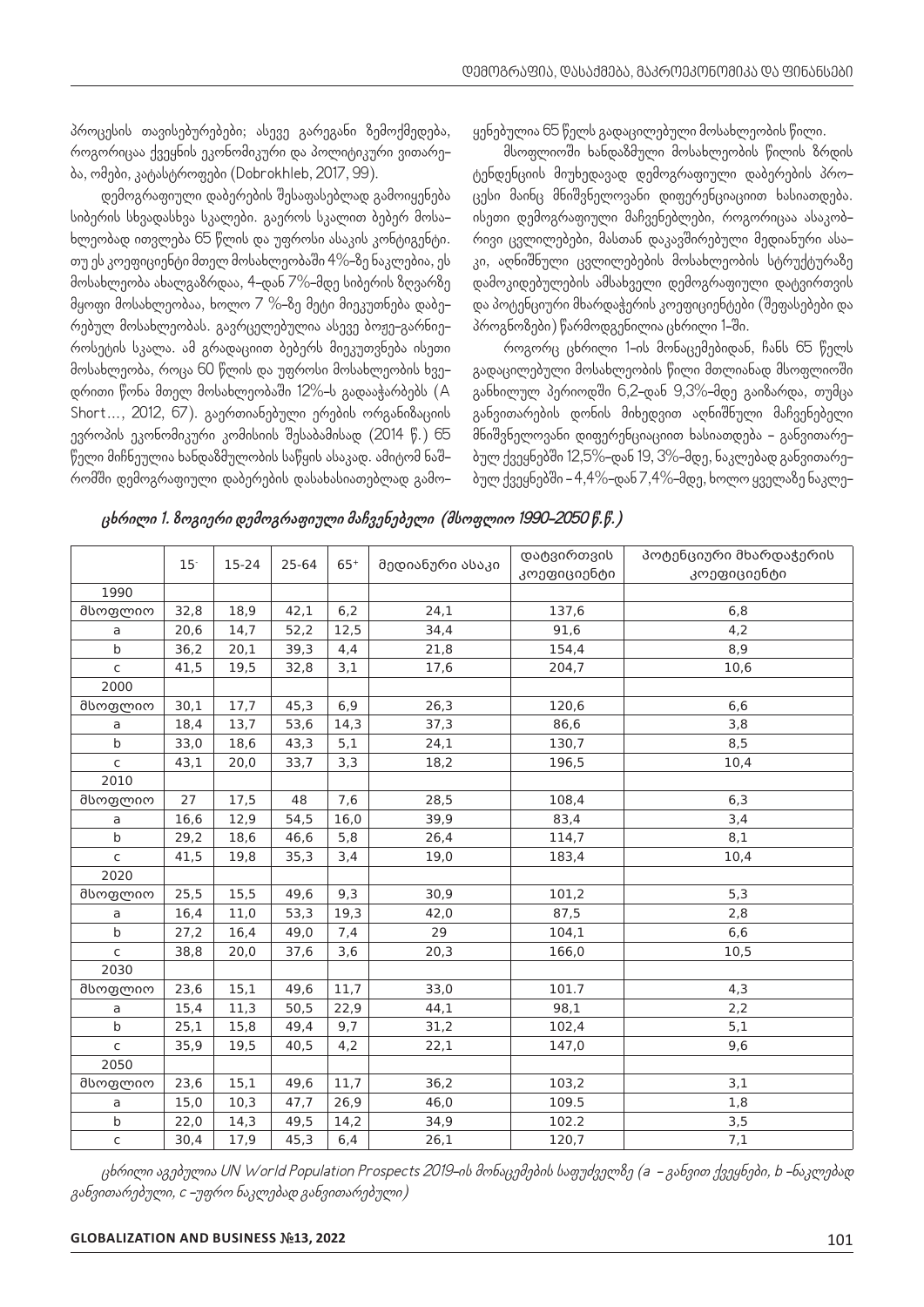ბად განვითარებულ ქვეყნებში - 3,1%-დან 3,6%-მდე. გაეროს სკალის მიხედვით მსოფლიო დაბერებულია, თუმცა ყველაზე ნაკლებად განვითარებული ქვეყნები ჯერ კიდევ ინარჩუნებენ დემოგრაფიულ ახალგაზრდობას. გაეროს პროგნოზის მიხედვით აღნიშნული ქვეყნები 2030 წლისათვის უკვე დაბერებული იქნება, რაზეც გავლენას ახდენს ასევე მედიანური ასაკის ზრდა. მსოფლიოს მასშტაბით მედიანური ასაკის მატების ტემპი 1990- 2020 წლებში 8,6-ს შეადგენს, განვითარებულ ქვეყნებში 6,8 ს, ნაკლებად განვითარებულ ქვენებში 9,9-ს, ხოლო ყველაზე ნაკლებად განვითარებულ ქვეყნებში 4,9-ს.

დემოგრაფიული ცვლილებების პროცესის ასახვა მოსახლეობის სტრუქტურაზე კარგად ჩანს ასაკის დატვირთვის და პოტენციური მხარდაჭერის კოეფიციენტების სახით (ცხრ.№1). რა თქმა უნდა ცვლილებებმა ასაკობრივ სტრუქტურაში, შობადობის და მიგრაციის მაჩვენებლებში განსაზღვრა დატვირთვის კოეფიციენტის გაზრდა (რომელიც გაანგარიშებულია 24 წლამდე ასაკის და 65 წელს გადაცილებული მოსახლეობის თანაფარდობით 25-64 წლის მოსახლეობასთან) და პოტენციური მხარდაჭერის კოეფიციენტის შემცირება (რომელიც გაანგარიშებულია 25-64 წლის მოსახლეობის თანაფართობით 65 წელს გადაცილებულ მოსახლეობასთან). პოტენციური მხარდაჭერის კოეფიციენტი გაეროს მიერ გაანგარიშებულია სიბერის ორი ბარიერის გათვალისწინებით, რომელიც გამოიყენება გაეროს დაბერების 2019 წლის პროფილებში შესაბამისი ეკვივალენტობის კრიტერიუმთან. მოსახლეობის დაბერების ზომები ორი ზღვრის გამოყენებით წარმოქმნის განსხვავებულ შეხედულებებს მოსახლეობის დაბერების ისტორიისა და სავარაუდო მომავლის შესახებ (Sanderson, 2020). ამიტომ ჩვენ ვიყენებთ 65 წელს, როგორც სიბერის ზღვარს.

დემოგრაფილ დაბერებაზე მოქმედ ფაქტორებს მიეკუთვნება შობადობის და მიგრაციის მაჩვენებლები, რომელიც წარმოდგენილია ცხრილი 2-ში.

როგორც ცხრილი 2-დან ჩანს მთლიანად მსოფლიოში მცირდება როგორც შობადობის ზოგადი, ასევე ჯამობრივი კოეფიციენტი და გრძელდება ტენდენცია შესაბამისად პროგ*-*

ნოზშიც. ხოლო რაც შეეხება მიგრაციის კოეფიციენტს, განვითარებულ ქვეყნებში დადებითი სალდოთი ხასიათდება, ხოლო დანარჩენი ქვეყნებისათვის განხილულ პერიოდში გვაქვს უარყოფითი სალდო. პროგნოზში მიგრაციის კოეფიციენტში მცირედი ცვლილებები შეინიშნება, რის საფუძველზე შეიძლება ითქვას, რომ მიგრაციული პროცესები დაბერების მაჩვენებელზე მნიშვნელოვან გავლენას შეიძლება ახდენდეს მხოლოდ იმ ცალკეული ქვეყნებისთვის, რომელთაც გამოხატული მიგრაციული პროცესები ახაიათებს.

დემოგრაფიული დაბერების კოეფიციენტსა და მასზე მოქმედ ზემოთაღნიშნულ ფაქტორებს შორის კორელაციის გაანგარიშების საფუძველზე გამოვლინდა შემდეგი. კერძოდ, მთლიანად მსოფლიოს მასშტაბით დემოგრაფიულ დაბერებასა და შობადობის ზოგად კოეფიციენტს შორის კავშირი მცირედით, მაგრამ მაინც უფრო ძლიერია (-0,876), ვიდრე დემოგრაფიულ დაბერებასა და შობადობის ჯამობრივ კოეფიციენტს შორის (-0,812). განვითარების დონის მიხედვით ეს ტენდენცია რჩება ძალაში, მაგრამ კავშირი უფრო ძლიერია ნაკლებად განვითარებულ რეგიონებში და ყველაზე ნაკლებად განვითარებულ ქვეყნებში (დემოგრაფიულ დაბერებასა და შობადობის ზოგად კოეფიციენტს შორის კავშირი: - 0,777 (a), -0,881(b), -0,934(c), დემოგრაფიულ დაბერებასა და შობადობის ჯამობრივ კოეფიციენტს შორის – 0,351(a), –0,826(b), –0,891(c)). მოვლენებს შორის კორელაციური კავშირის განსაზღვრისას გამოიკვეთა, რომ განვითარებულ რეგიონებში დემოგრაფიული დაბერების კავშირი შობადობის ჯამობრივ კოეფიციენტთან და მიგრაციასთან საშუალოა, ხოლო ნაკლებად განვითარებულ რეგიონებში და უფრო ნაკლებად განვითარებულ ქვეყნებში დემოგრაფიული დაბერებისა და მიგრაციის კავშირი სუსტია. ყველაზე მნიშვნელოვანი კავშირი გამოიკვეთა დემოგრაფიულ დაბერებასა და მედიანურ ასაკს შორის, რომელიც ყველა განხილულ რეგიონებსა და ქვეყნებში თითქმის სრულ კავშირს უახლოვდება (0,973-0,981), რაც იმაზე მიუთითებს, რომ მედიანური ასაკის ცვლილება უშუალოდ და ყველაზე მეტად აისახება დემოგრაფიული დაბერების მაჩვენებელზე.

|           | შობადობის ზოგადი კოეფიციენტი |      |      |      | შობადობის ჯამობრივი<br>კოეფიციენტი |      |      |      | მიგრაციის<br>კოეფიციენტი |        |        |
|-----------|------------------------------|------|------|------|------------------------------------|------|------|------|--------------------------|--------|--------|
|           | მსოფ                         | a    | b    | C    | მსოფ                               | a    | b    | C    | a                        | b      | C      |
| 1985-1990 | 27,4                         | 13,9 | 31,2 | 43,3 | 3,44                               | 1,81 | 3,90 | 6,17 | 1,2                      | $-0.4$ | $-1,6$ |
| 2000-2005 | 21,0                         | 11,0 | 23.4 | 37,6 | 2,66                               | 1,58 | 2,87 | 5.00 | 2,8                      | $-0,6$ | $-1,3$ |
| 2010-2015 | 19,5                         | 11,1 | 21,2 | 33,5 | 2,52                               | 1,67 | 2,66 | 4,31 | 2,3                      | $-0,5$ | $-1,7$ |
| 2015-2020 | 18,5                         | 10,6 | 20,1 | 31,6 | 2,47                               | 1,64 | 2,59 | 4,00 | 2,2                      | $-0,6$ | $-1,0$ |
| 2025-2030 | 16,6                         | 9,9  | 17,9 | 28,3 | 2,38                               | 1,67 | 2,47 | 3,52 | 1,7                      | $-0,3$ | $-0,7$ |
| 2045-2050 | 14,6                         | 9,8  | 15,4 | 22,6 | 2.21                               | 1,73 | 2.26 | 2,87 | 1,8                      | $-0.3$ | $-0,5$ |

**ცხრილი 2. მოსახლეობის შობადობისა და მიგრაციის მაჩვენებლები (მსოფლიო 1990-2050 წ.წ.)**

ცხრილი აგებულია UN World Population Prospects 2019-ის მონაცემების საფუძველზე (a - განვით ქვეყნები, b -ნაკლებად განვითარებული, c -უფრო ნაკლებად განვითარებული)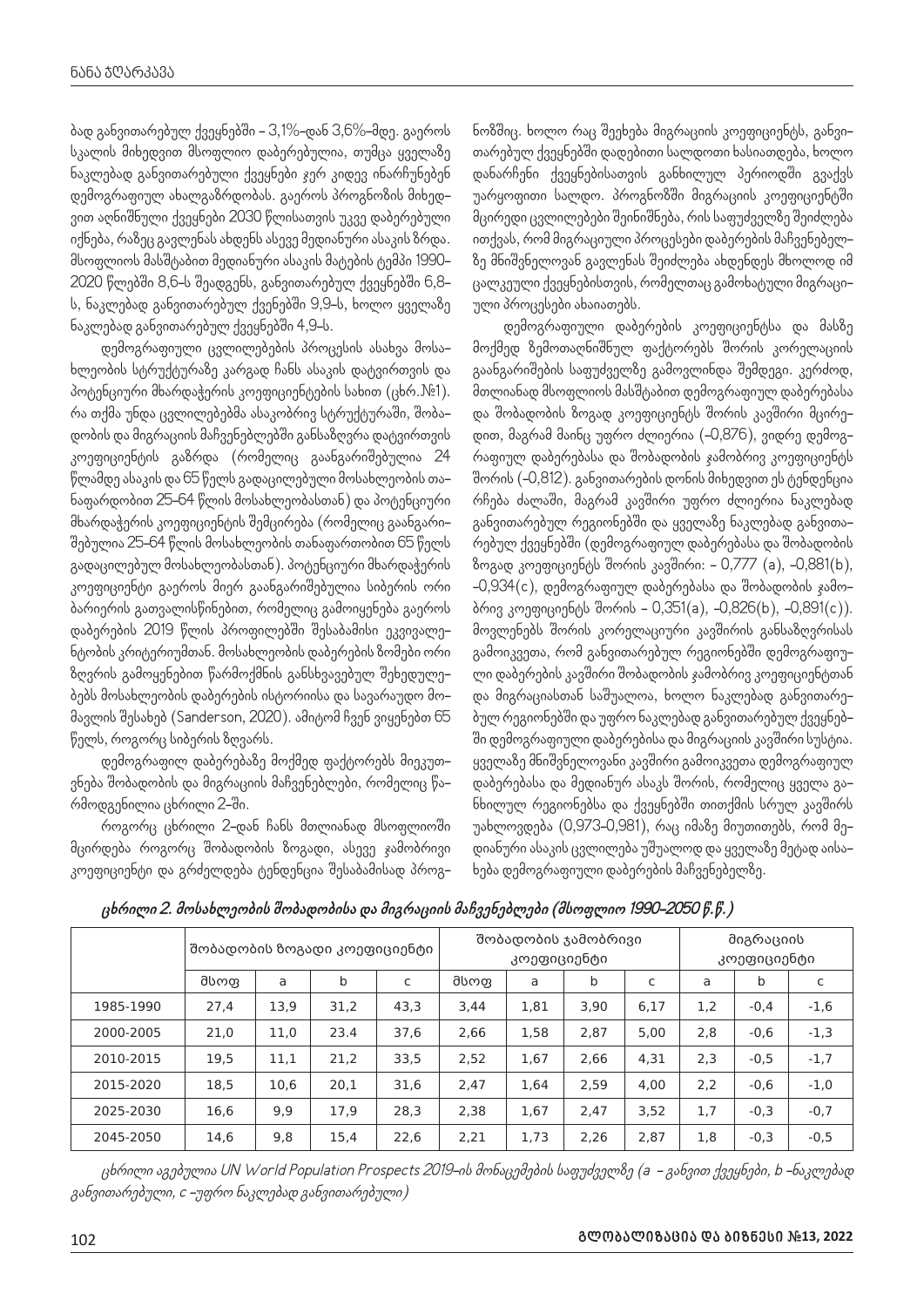

**დიაგრამა 1. საქართველოს მოსახლეობის ასაკობრივი ცვლილებები აღწერის მასალების მიხედვით** აღწერის მასალების მიხედვით

წყარო: დიაგრამა აგებულია საქსტატის მონაცემების საფუძველზე.

დემოგრაფიული ცვლილებები საქართველოში მე-19 საუკუნის დამდეგს დაიწყო. ცვლილებები გამოხატული იყო შობადობის შემცირებით და გაგრძელდა მე-20 საუკუნის ოციან წლებამდე. ამ დროიდან ხანდაზმული მოსახლეობის წილმა პი მეოცე საუკუნის 70-იან წლებამდე გაგრძელდა და მისთვის დამახასიათებელი იყო მოსალოდნელი სიცოცხლის საშუალო ხანგრძლივობის ზრდა. მესამე ეტაპი – 70-იანი წლებიდან 90 იან წლებამდე გაგრძელდა. ამ ეტაპზე მოსახლეობის შემდგომ განვითარებას უკვე ჩამოყალიბებული სქესობრივ-ასაკობრივი სტრუქტურა განაპირობებდა. 60 წლისა და უფროსი ასაკის მოსახლეობის მოკვდაობის ზრდის ხარჯზე იზრდება მოკვდაობის ზოგადი მაჩვენებელი. 90-იანი წლებიდან გრძელდება დემოგრაფიული დაბერების მეოთხე ეტაპი. ამ ეტაპზე დაბერების პროცესი დაჩქარდა, რაც განპირობებული იყო შობადობის მკვეთრი კლებითა და ქვეყნის მრავალსაუკუნოვან ისტორიააეეთით ელეაითა და ეეეეათ ათავალააეეებიუაა იატიითია — თათეაული თეტითვით ტეადეატიათ თაც თავიათ<br>ში უმაგალითო ემიგრაციული პროცესებით. მიგრანტად იქცა — და მომავალშიც აისახება დაბერებაზე, რომელსაც მილიონზე მეტი ადამიანი, რომელთა უმრავლესობა სამუშაო 30‐49 1234,9 1163,5 1052,5 999,9 ასაკში იმყოფებოდა. სწორედ ამან განაპირობა დაბერება `შუ*-*15‐29 1163,1 940,8 859,1 672,8 ადან" (არა "ზემოდან" ან "ქვემოდან"), რაც გამოწვეული იყო შუა ასაკის მოსახლეობის ინტენსიური ემიგრაციით.

დემოგრაფიული დაბერების პროცესი დიფერენცირებულად მიმდინარეობს სხვადასხვა ეთნოსოციალურ გარემოში. იგი დამოკიდებულია ეთნოჯგუფებში დემოგრაფიული ქცევის თავისებურებებზე, რომელიც განპირობებულია ისტორიულად ჩამოყალიბებული ტრადიციებით, წეს-ჩვეულებებით, რელიგიით, მსოფლმხედველობით, ოჯახისა და ყოფის შესახებ შეხედულებებით (Shelia, 2013, 91).

ძირითადი ასაკობრივი ჯგუფების მიხედვით მოსახლეობის რიცხოვნობის შესახებ აღწერებით მიღებული მონაცემები ახასიათებს დემოგრაფიული დაბერების ეტაპებს საქართველოში.

ჯავააადე, აა დიიიდაა ააადაასკა, აიააადებითა გიდაა - აააეიაითე ვეყვაა იააა გედი, აიდი აა გედა ცადაციდე.<br>8%–ს გადააჭარბა. დემოგრაფიული დაბერების შემდგომი ეტა– — ლთა <sub>š</sub>გუფმა 2014 წელს. როგორც დიაგრამა 1-დან ჩანს, 0-14 წლის ასაკობრივი ჯგუფი ყველაზე მეტი რაოდენობით წარმოდგენილია 1970 წელს, დროთა განმავლობაში ეს ადგილი დაიკავა 15-64 წლის ასაკობრივ ჯგუფმა -1989 წელს, ხოლო 65 წელს გადაცილებულთა ჯგუფმა 2014 წელს.

შესწავლილია დემოგრაფიულ დაბერებაზე მოქმედი ფაქტორები, ასევე მისი ამსახველი მაჩვენებლები საქართველოში (ცხრილი 3).

ზემოთაღნიშნული მონაცემებისა და პროგნოზის საფუძველზე უნდა აღინიშნოს, რომ საქართველოს მოსახლეობაში დაბერების მაჩვენებელი (65 წელს გადაცილებული მოსახლეობის წილი) შეესაბამება განვითარებული რეგიონების მაჩვენებელს; სწორედ ამიტომ დაბერებაზე მოქმედი ფაქტორებიც (შობადობა, მედიანური ასაკი, სიცოცხლის ხანგრძლივობის მაჩვენებელი) უმეტესწილად ემსგავსება განვითანის. რეგიონებელი რეგიონების მერთავად არგენებელი ენეტენციას. რაც თავისთავად აისახა<br>ნის მრავალსაუკუნოვან ისტორია– — თარებული რეგიონების ტენდენციას. რაც თავისთავად აისახა და მომავალშიც აისახება დაბერებაზე, რომელსაც გაერო საქართველოში 2050 წლისათვის 21,8-ის ფარგლებში პროგნოზირებს. რაც შეეხება მიგრაციას, როგორ დაბერებაზე მოქმედ ფაქტორს, უარყოფითი სალდოთი ხასიათდება, როგორც ნაკლებად განვითარებული ქვეყნებისთვის არის დამახასიათებელი. აღსანიშნავია, რომ გაეროს პროგნოზის მიხედვით მიგრაციის კოეფიციენტი 2020 წლისათვის -2,5 იყო პროგნოზირებული. რეალურად მან 4,2 შეადგინა, რაც სავარაუდოა, რომ კოვიდ-19-ით გამოწვეული პანდემიის შედეგია.

> მოსახლეობის დაბერების პროცესის დასახასიათებლად გამოყენებული დატვირთვის კოეფიციენტი, საქართველოს სტატისტიკის ეროვნული სამსახურის მიერ გაანგარიშებულია როგორც 15 წლამდე და 65 წელს გადაცილებული მოსახლეობის რიცხოვნობა ყოველ ას 15-64 წლის პირზე, ხოლო გაეროს მიერ აღნიშნული მონაცემები წარმოდგენილია, როგო*-*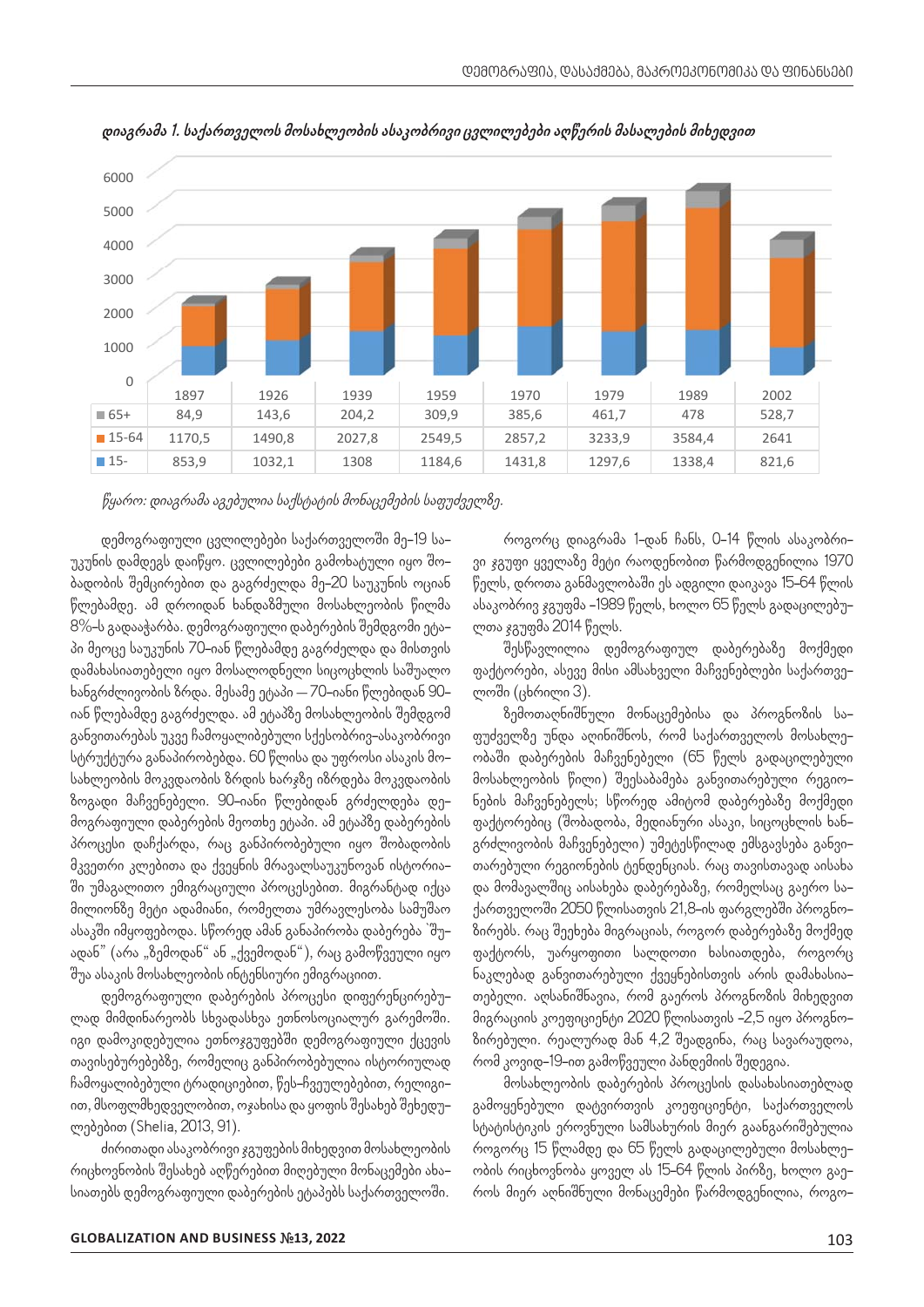რც 25 წლამდე და 65 წელს გადაცილებული მოსახლეობის თანაფარდობა 25-64 წლის მოსახლეობასთან. ამიტომ ჩვენ შესადარისობისათვის შევეცადეთ აღნიშნული მაჩვენებელი გაგვეანგარიშებინა 65 წელს გადაცილებულ მოსახლეობასთან მიმართებაში. დაბერების ერთ-ერთი ფართოდ გამოყენებული საზომი პოტენციური მხარდაჭერის კოეფიციენტი ნაშრომში გაანგარიშებულია(ცხრ. 2) როგორც 25-64 წლის ასაკის მოსახლეობის თანაფარდობა 65 წელს გადაცილებულ მოსახლეობასთან. მსოფლიოს მასშტაბით შესაბამის მაჩვენებლებთან შედარება გვიჩვენებს, რომ დემოგრაფიული დატვირთვის კოეფიციენტის მიხედვით საქართველო განვითარებული რეგიონების მსგავსი ტენდენციით ხასიათდება და ასევე მაჩვენებლები უახლოვდება ამ რეგიონების მაჩვენებლებს. იგივე შეიძლება ითქვას პოტენციური მხარდაჭერის კოეფიციენტის შესახებ. მხოლოდ გამონაკლისს წარმოადგენს 2000 წელი საქართველოსთვის, როდესაც მხარდაჭერის კოეფიციენტი საკმაოდ მაღალია (6,2) და არ შეესაბამება არც წინა და არც მომდევნო განხილულ პერიოდებს. ამის მიზეზი კი რა თქმა უნდა არის აღნიშნულ პერიოდში ცნობილი საქართველოში გააქტიურებული მიგრაციული პროცესები.

რაც შეეხება დემოგრაფიული დაბერების კავშირს მასზე მოქმედ ფაქტორებთან საქართველოში, შობადობის მაჩვენებლების კავშირი საშუალოა (შობადობის ზოგადი კოეფიციენტის 0,395, შობადობის ჯამობრივი კოეფიციენტის 0,612), ხოლო მიგრაციასთან და მედიანურ ასაკთან მიმართებაში გამოიკვეთა ძლიერი კავშირი (მედიანური ასაკის 0,935; მიგრაციის 0,988).

ზემოთგანხილულ მოვლენებს შორის კავშირის განმსაზღვრელი კორელაციის კოეფიციენტების განხილვის საფუძველზე ვხედავთ, რომ საქართველოს შესაბამისი მაჩვენებლები მოსახლეობის დემოგრაფიულ დაბერებაზე მოქმედ ფაქტორებთან დაკავშირებით არ შეესაბამება მსოფლიოს არც განვითარებულ და არც ნაკლებად განვითარებული რეგიონე*-* ბის შესაბამის კოეფიციენტებს. თუმცა დემოგრაფიული დაბერების მაჩვენებლის მიხედვით უახლოვდება განვითარებული რეგიონების შესაბამის მაჩვენებელს, რაზეც ყველაზე მნიშვნელოვან გავლენას ახდენს მედიანური ასაკის ცვალებადობა და მიგრაციული პროცესები, მიუხედავად იმისა, რომ ბოლო პერიოდში ეს უკანასკნელი დადებითი სალდოთი ხასიათდება.

დემოგრაფიული დაბერების შედეგად წარმოშობილი ცვლილება აისახება შრომისუნარიანი მოსახლეობის ასაკობრივ სტრუქტურაში. შრომის ასაკის დაბერების კოეფიციენტი განხილულ პერიოდში 45%-დან 52 %-მდე გაიზარდა. უფრო მკაფიოდ რომ გამოჩნდეს აღნიშნული ცვლილებები, შრომისუნარიანი მოსახლეობა შეიძლება სამ ჯგუფად წარმოვიდგინოთ 15-დან 29 წლამდე (ახალგაზრდობა), 30-დან 49 წლამდე (შუა ასაკი) და 50-დან 59 წლამდე ქალები, 50-დან 64 წლამდე კაცები (წინასაპენსიო ასაკი). შრომისუნარიანი მოსახლეობის ასაკობრივი ცვლილებები წარმოდგენილია დიაგრამა 2-ის სახით.

როგორც დიაგრამა 2-დან ჩანს, განხილულ პერიოდში მცირდება ყველა ასაკობრივი ჯგუფის მოსახლეობის რიცხოვნობა, გარდა წინასაპენსიო ასაკისა. მაგრამ ამავე დროს ჩვენთვის საინტერესო შრომისუნარიან ასაკობრივ ჯგუფებს თუ დავაკვირდებით, აშკარაა, რომ შუა ასაკის და წინასაპენსიო ასაკობრივ ჯგუფებში საბაზისო პერიოდთან მიმართებაში კლება 18-19%-ს შეადგენს, ხოლო 15-29 წლების ჯგუფის მოსახლეობაში 42 %-იანი კლებაასწორედ ეს არის ყველაზე მძიმე შედეგი დემოგრაფიული დაბერებისა.

მოსახლეობის დაბერების ყველაზე აშკარა შედეგი არის შრომის მიწოდების შემცირება. მიწოდების შემცირებას ხელს უწყობს ასევე უმაღლესი განათლების მიღებისათვის საჭირო დრო. თუმცა განათლების დონის მატება ამცირებს შრომის ბაზრიდან გასვლას და ახანგრძლივებს დასაქმებას ოფიციალური საპენსიო ასაკის მიღწევის შემდეგ (Kapelyushnikov, 2021, 6). როგორც ვხედავთ დემოგრაფიულ დაბერებას აქვს მნიშვნე-

|                                 | 1994 წ. | $20006$ . | $20106$ . | 2020 წ. | 2030 წ. | 2050 წ. |
|---------------------------------|---------|-----------|-----------|---------|---------|---------|
| სულ მოსახლეობა                  | 4929,9  | 4116,8    | 3773,6    | 3716,9  |         |         |
| 15 <sup>°</sup>                 | 23,1    | 21,0      | 18,2      | 20,4    | 18,6    | 17,7    |
| 15-24                           | 15,6    | 15,6      | 15,4      | 11,4    | 13,5    | 11,6    |
| 25-64                           | 50,9    | 50,6      | 52,8      | 53,1    | 49,3    | 48,9    |
| $65+$                           | 10,5    | 12,7      | 14,2      | 15,1    | 18,5    | 21,8    |
| მედიანური ასაკი                 | 32      | 34        | 36        | 37      | 40,5    | 40,9    |
| შობადობის ზოგადი კოეფიციენტი    | 11,9    | 11,8      | 14,6      | 12,6    | 12,7    | 13,8    |
| შობადობის ჯამობრივი კოეფიციენტი | 1,53    | 1,59      | 2,00      | 1,97    | 1,98    | 1,88    |
| მიგრაციის კოეფიციენტი           | $-40,2$ | $-19,4$   | $-8,0$    | 4,2     | $-2,6$  | $-2,8$  |
| დატვირთვის კოეფიციენტი          | 96,5    | 88,6      | 90,6      | 88,4    | 102,8   | 104,5   |
| პოტენციური მხარდაჭერის კოეფ.    | 4,9     | 6,2       | 3,9       | 3,6     | 2,7     | 2,3     |

**ცხრილი 3. ზოგიერთი დემოგრაფიული მაჩვენებელი (საქართველო 1994-2050 წ.წ.)**

წყარო: ცხრილი აგებულია საქსტატისა და UN World Population Prospects 2019-ის მონაცემების საფუძველზე, დატვირთვის და პოტენციური მხარდაჭერის კოეფიციენტები გაანგარიშებულია ავტორის მიერ.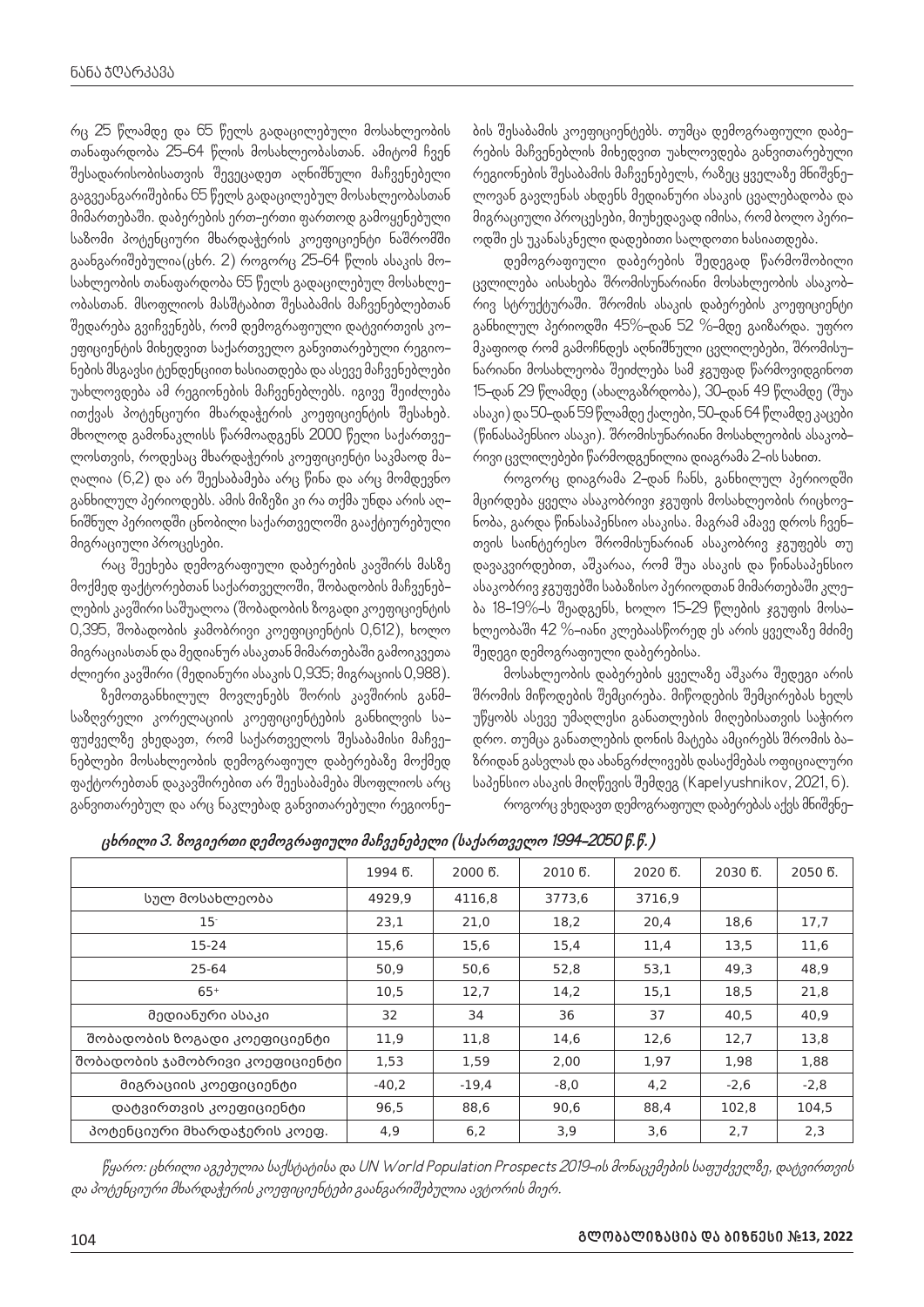

**დიაგრამა 2. შრომისუნარიანი მოსახლეობის შიგაასაკობრივი ცვლილებები საქართველოში (1994-2020 წ.წ.)**

წყარო: დიაგრამა აგებულია საქსტატის მონაცემების საფუძველზე.

ლოვანი შედეგები, მაგრამ ნამდვილად არ არსებობს რაიმე შესაძლებლობა, მზა რეცეპტი, რაც ამ პროცესს შეაჩერებს. დაბერების პროცესი არ არის თავისთავად ეკონომიკური პრობლემა, არამედ სირთულეები დაკავშირებულია ეკონომიკის ახალ დემოგრაფიულ ვითარებასთან ადაპტაციის აუცილებლობასთან.

მოსახლეობის დაბერება არ წარმოადგენს გადაულახავ გამოწვევას ერისთვის, აუცილებელია, რომ გონივრული პოლიტიკა მალე განხორციელდეს, რათა კომპანიებსა და შინამეურნეობებს პასუხის გაცემის საშუალება მიეცეს. შეთავაზებულ უნდა იქნას პრაქტიკული მიდგომები რესურსებისთვის შინამეურნეობების მომავალი მოხმარების მხარდასაჭერად (Bronikowski, 2010).

ზემოთაღნიშნული პრობლემები, რომელსაც აჩენს დემოგრაფიული დაბერება, პროგნოზის მიხედვით შესაძლებელია გამწვავდეს. დღევანდელი პანდემიის პირობებში ზოგიერთ დემოგრაფიულ მაჩვენებელთან მიმართებაში (მოკვდაობის მაჩვენებელი ნაშრომში არ არის განხილული, როგორც დემოგრაფიული დაბერებაზე მოქმედი მნიშვნელოვანი ფაქტორი) მნიშვნელოვანი ცვლილებებია მოსალოდნელი. რადგან როგორც ცნობილია მსოფლიოში პანდემიით გარდაცვლილთა რაოდენობა შეადგენს 5 271 358-ს, ხოლო საქართველოში 12 407-ს. ამის ფონზე მთლიანად მსოფლიოში მოკვდაობის მაჩვენებელი მაღალია წინა უახლოეს პერიოდებთან მიმართებაში. ასევე გაეროს პროგნოზის მიხედვით მომავალში იზრდება აღნიშნული მაჩვენებელი, რაც მნიშვნელოვნად ამცირებს ბუნებრივ მატებას. საქართველოშიც იგივე ვითარებაა 2020 წლის მოკვდაობის მაჩვენებელი მნიშვნელოვნად აღემატება წინა წლის მაჩვენებლებს. ამის ფონზე მოსალოდნელია მომავალში ასაკობრივ სტრუქტურაში გარკვეული ცვლილებები.

შრომისუნარიანი მოსახლეობის ახალგაზრდების წილის შემცირებას შეიძლება ჰქონდეს მნიშვნელოვანი დანაკარგები ინოვაციების თვალსაზრისით, ასევე ნაკლები ადაპტაცია ტექნოლოგიურ განვითარებასთან. კოვიდ 19-ით გამოწვეული პანდემიის პირობებში ეს უფრო ნათლად გამოვლინდა. პანდემი*-*

ამ ხაზი გაუსვა ციფრულ ტექნოლოგიებზე არათანაბარ წვდომას მოსახლეობაში და მის შიგნით. ხანდაზმული ადამიანები უფრო მეტად არიან ციფრულად გარიყულნი და განიცდიან ბარიერებს საქონელსა და სერვისებზე წვდომისას, რომლებიც სულ უფრო მეტად არის მოწოდებული ონლაინ რეჟიმში (Ageing in …, 2021). აღნიშნული პრობლემა გამოვლინდა ასევე წინასაპენსიო ასაკის მოსახლეობაში, რადგან სამუშაო პროცესებში, სერვისებში გაიზარდა ციფრული ტექნოლოგიების გამოყენება. ვფიქრობთ მომავალში შრომისუნარიანი მოსახლეობის ახალგაზრდა ნაწილი აღმოჩნდება მაღალ ასაკობრივ ჯგუფებში, თანამედროვე მოთხოვნების შესაბამისად გაიზრდება ხელმისაწვდომობა და ციფრული წიგნიერება. რაც შეამცირებს მრავალი მეცნიერის შიშს იმის შესახებ, რომ დემოგრაფიული ვითარება შეანელებს ეკონომიკურ ზრდას მომავალ ათწლეულებში. ეკონომიკას შეუძლია მოერგოს მოსახლეობის ასაკობრივი სტრუქტურის ცვლილებებს ახალი ტექნოლოგიების წყალობით.

### **დასკვნა**

დემოგრაფიული დაბერება გლობალური ფენომენია. გაეროს სკალის მიხედვით მსოფლიო დაბერებულია, თუმცა ყველაზე ნაკლებად განვითარებული ქვეყნები ჯერ კიდევ ინარჩუნებენ დემოგრაფიულ ახალგაზრდობას. პროგნოზის მიხედვით 2030 წლისათვის ისინიც შეუერთდებიან დაბერებულ მსოფლიოს. არსებული მონაცემები საშუალებას გვაძლევს აღვნიშნოთ ასაკობრივი სტრუქტურის ცვლილების ერთი ვექტორის არსებობაზე მთლიანად მსოფლიოში(ხანდაზმულთა პროპორციის ზრდა). მოსახლეობის დაბერება მკვეთრად განსხვავდება მსოფლიოს ცალკეულ რეგიონებში, რაც ადასტურებს დიფერენციაციის არსებობას ასაკობრივი სტრუქტურის შეცვლის პროცესებში. დემოგრაფიულ დაბერებაზე მოქმედი ფაქტორებიდან გამოვლენილია ცვლადები, რომელთა კავშირი საკმაოდ